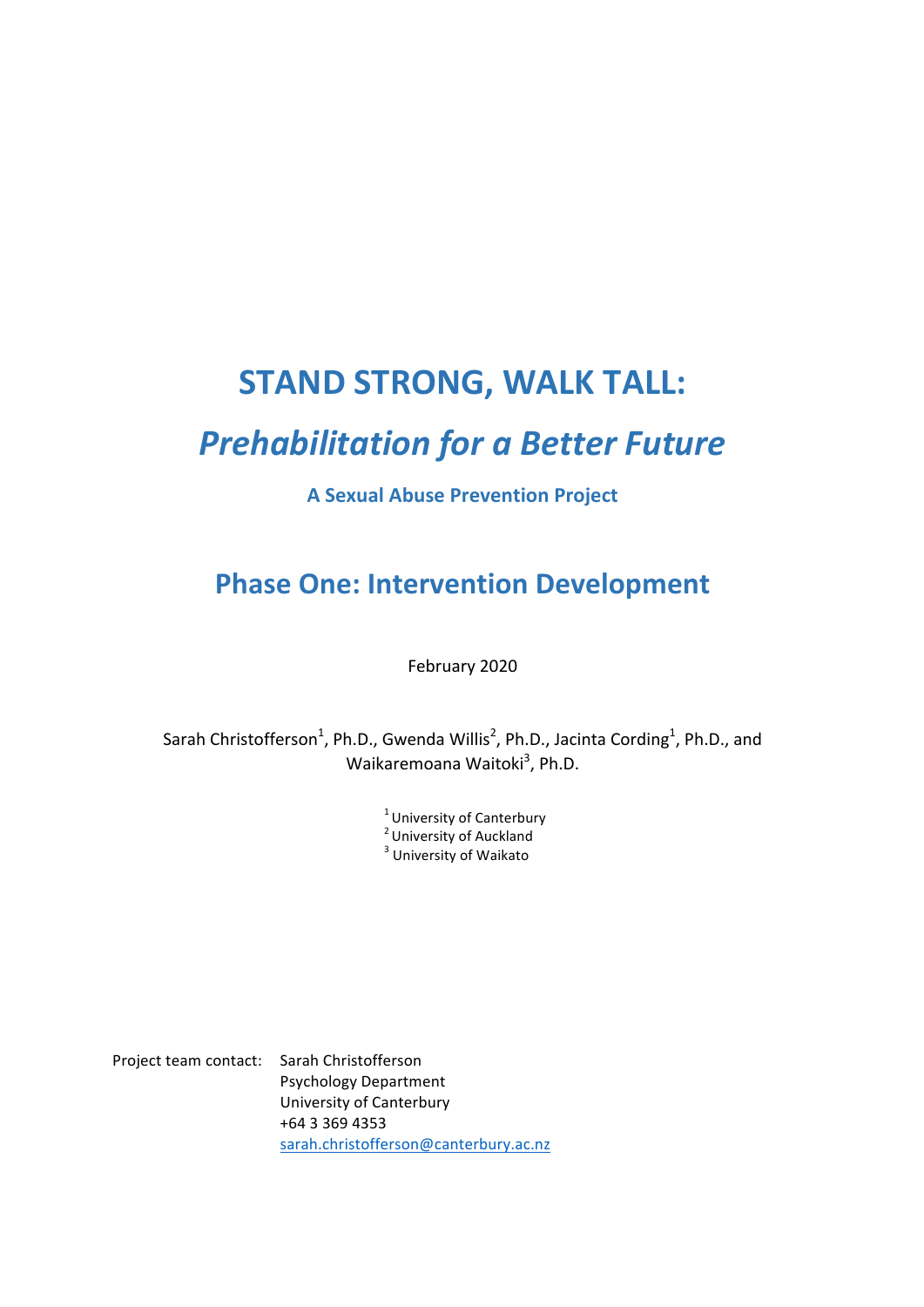# Acknowledgements

The *Stand Strong, Walk Tall* research team would like to acknowledge the New Zealand Ministry of Social Development for its support of this work, in particular Mr Rick Manley and Ms Shirley Mahonye; along with Ms Melissa Cross and other members of the crossgovernment Sexual Violence Prevention Advisory Board.

The researchers thank Mr Colm Gannon for his early support of the *Phase One* proposal and the wider project, and for his tireless efforts in connecting the key people working in this field within New Zealand and internationally.

Sincere thanks are extended to Ms Vivienne Boyd for her generous proofreading efforts.

Lastly, we are grateful to Professor Elizabeth Letourneau for her detailed and enormously helpful review of an earlier version of this document, and her astute suggestions for improvement.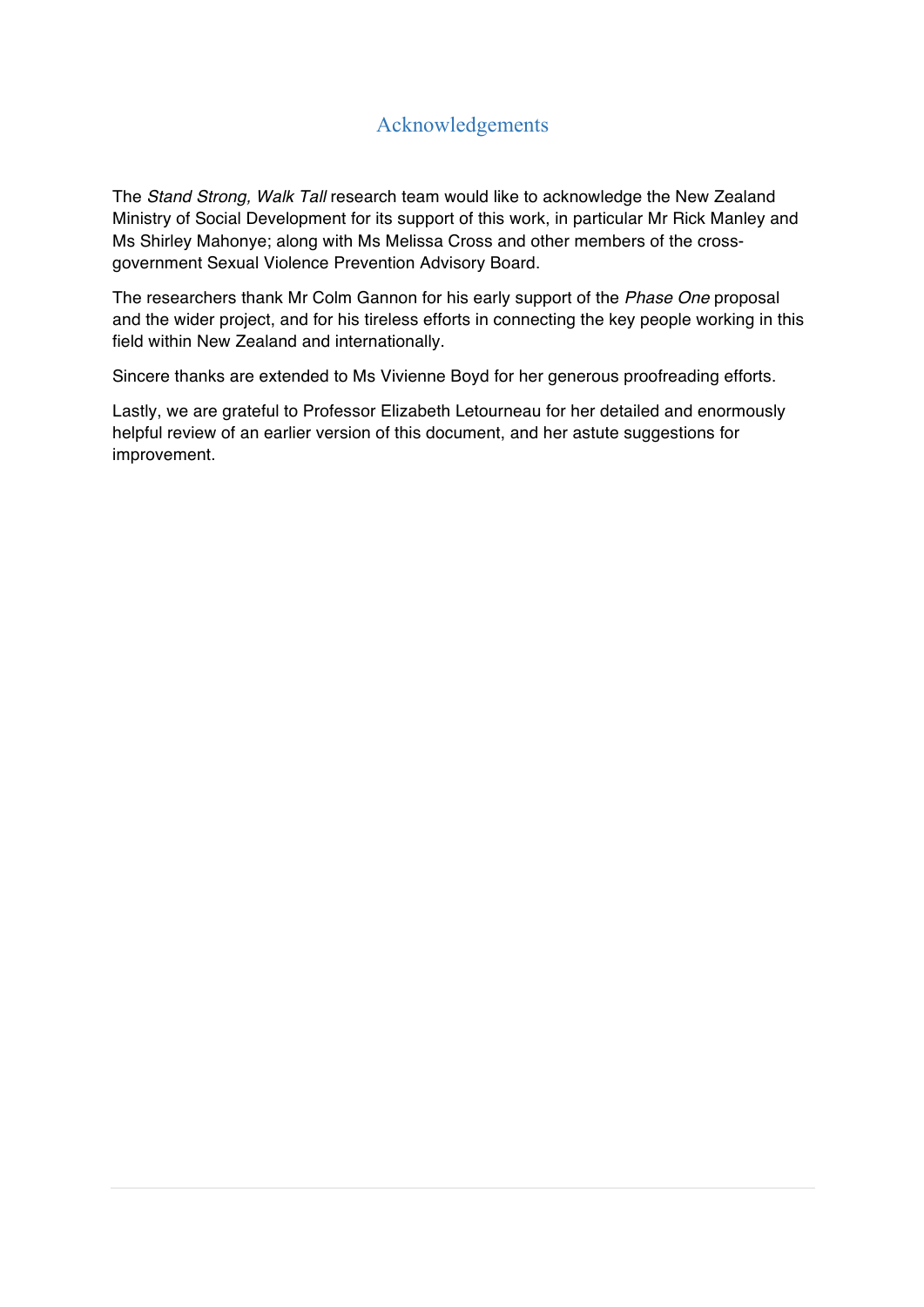# **Executive Summary**

Eighty-four percent of child sexual abuse convictions received in Aotearoa New Zealand in a given year are to individuals not previously known to have committed sexual offences.

Yet, current approaches to preventing such crimes are dominated by efforts within the justice system to rehabilitate those who have already been convicted – effective at preventing *reoffences but neglecting the prevention of initial offending (i.e., the 84%).* 

The *Stand Strong, Walk Tall* research collaboration strives to address this gap. Our work pursues dual aims:

- Introduce within New Zealand communities a preventive intervention for individuals who experience sexual interest in children; and
- Develop this intervention as a joint treatment and research initiative, in order to contribute to knowledge accumulation regarding the target population and their treatment needs, and thereby inform continuous service improvement.

The overarching objective is, of course, to reduce the incidence of children being harmed, as well as enhance the wellbeing of the group who receive services. These objectives are consistent with key priorities of the New Zealand government announced in the 2019 *Wellbeing Budget*.

This report represents *Phase One* of the *Stand Strong, Walk Tall* initiative – the design of the preventive intervention.

*Phase One* was endorsed by the cross-government Sexual Violence Prevention Advisory Board, and funded by the Ministry of Social Development.

#### Intervention Framework

The *Stand Strong, Walk Tall* intervention is built on the philosophy that individuals did not choose their sexual interest in children, and therefore deserve no judgement or stigmatisation. Yet, like all of us, they are responsible for their behavioural choices, and any sexual behaviour involving children is harmful and not condoned.

It is both logical and advantageous to offer help and support to these members of society, in the form of evidence-based preventive treatment, without requiring them to perpetrate harm first.

The stigma attached to paedophilic interest creates a number of strong barriers to accessing help amongst this group; therefore as far as possible, the intervention has been designed with a view to minimising these barriers.

The intervention design, targeted initially for adult clients (aged at least 18 years) is underpinned by a number of theoretical and evidence-based approaches:

- Cognitive-behavioural theory and therapy
- Risk-Needs-Responsivity rehabilitation framework
- Strengths-based approaches / Good Lives Model rehabilitation framework
- Hauora Māori Clinical Guide, comprising the Meihana model and hui process
- Self-regulation process model of child sexual abuse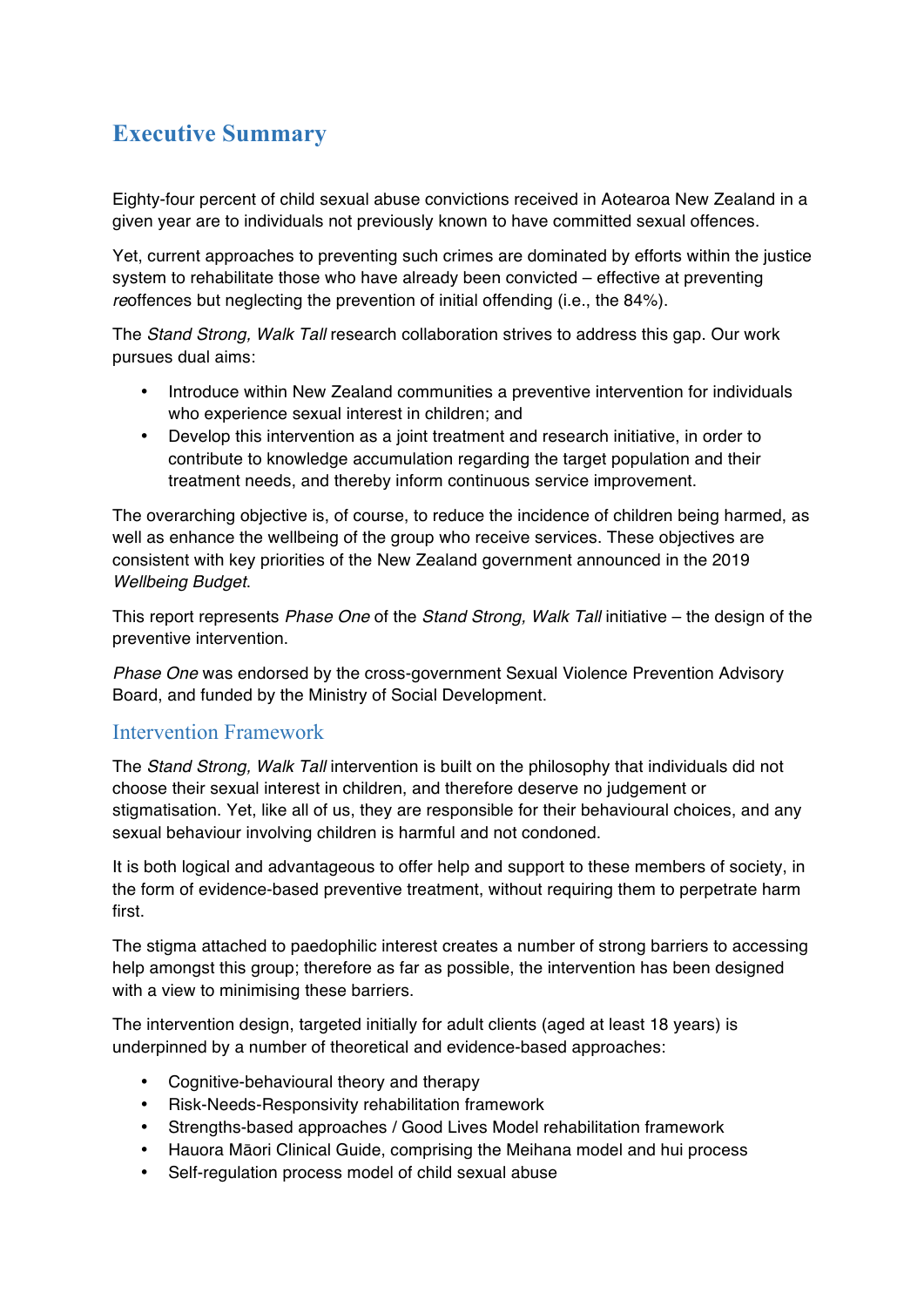• Trauma-informed care principles

These underpinnings, along with findings from emergent research regarding the treatment needs of individuals who experience sexual interest in children, support the selection of the following intervention targets for adult clients:

#### Intervention Targets

- Reinforce/strengthen commitment to an offence-free life
- Address maladaptive thoughts/schemas surrounding child sexual abuse
- Strengthen general self-regulation, emotion management, and coping with stress
- Build self-efficacy and a prosocial identity
- Strengthen general empathy skills
- Strengthen sexual self-regulation
- Reduce sexual interest in minors (if interests do not exclusively relate to children)
- Strengthen adult sexual interests (if interests do not exclusively relate to children)
- Enhance understanding of minor-attraction and promote self-acceptance
- Explore stigma and strategies to navigate stigma
- Strengthen skills for adult intimate relationships
- Good life planning

Consistent with the core principles of the Risk-Need-Responsivity framework and an individualised case formulation approach, clients will only address those targets assessed as relevant to their individual needs.

Ultimately, the above targets have been selected to address two overarching goals of the intervention: reducing the likelihood that clients will act on their sexual interest in children (thereby reducing victimisation rates); and increasing the health and wellbeing of clients.

#### Overview of the Service

<u> 1989 - Jan Samuel Barbara, margaret e</u>

Target Population - Stand Strong, Walk Tall is intended for individuals<sup>1</sup> aged 18 years or older $^2$  who experience sexual interest in children. $^3$ 

Mode of Service – The intervention has been designed with a face-to-face therapeutic modality in mind (in person, and/or potentially via online meeting software such as Zoom); however, future extensions could involve the development of online modules and/or easily accessible psychoeducational content. The intervention can be delivered on an individual basis, however a group format could be utilised as demand/self-referral numbers allow. The involvement of supporters from the client's *wh*ā*nau*/family is welcomed but not required, in line with the philosophy of reducing barriers to accessing the intervention wherever possible.

Intensity, Duration, and Frequency of Client Contact – *Stand Strong, Walk Tall* is explicitly intended to differ from the limited but more typical "one-size-fits-all" approach; therefore, the

 $1$  It is expected that most clients will be male. However, female and non-binary clients can also access the service. It will be important for clinicians to maintain a cautious awareness that the intervention design and materials were developed based on literature predominantly involving biologically born males.

 $<sup>2</sup>$  A modified or similar service suitable for youth clients is considered a vital future development, which the</sup> research team intends to support or pursue directly as capacity allows, ideally with input from professionals with specific expertise in adolescent interventions.<br><sup>3</sup> For the sake of clarity, the use of "children" here is intended to include individuals under the age of 16,

congruent with the age of sexual consent under New Zealand law.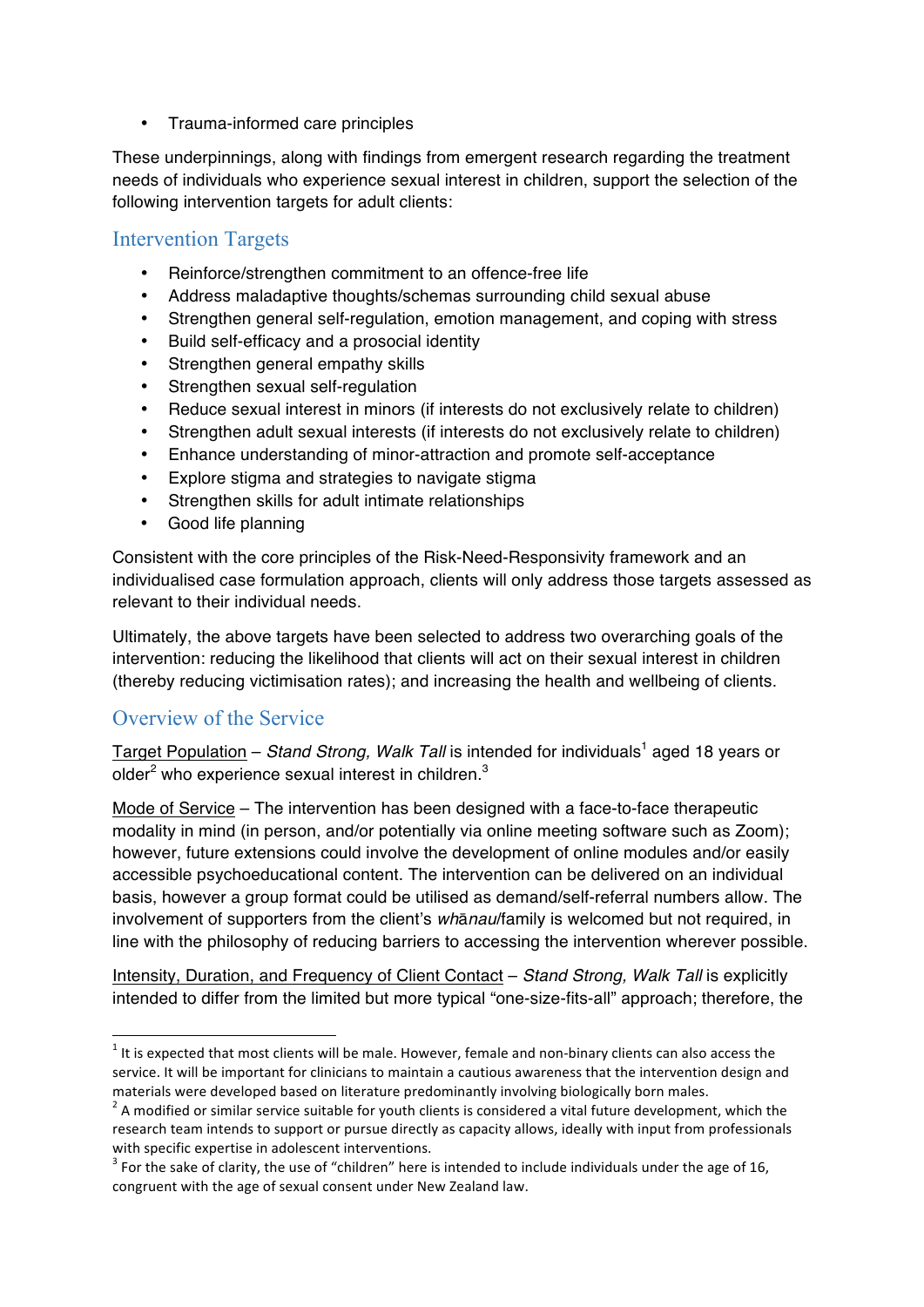intensity, duration, and frequency of client contact will vary depending on individuals' assessed needs and unique contexts. Flexibility will be afforded wherever possible as a means of reducing barriers to accessing the intervention.

Referral: The intervention will be carried out on a completely self-referred basis. This is appropriate given that sexual interest in children is an internal experience, and outside of the justice system it is possible that only the client is aware of their need for treatment. Further, the self-referral pathway will ensure that matters of client confidentiality are kept clear, with no third-party referrer to report back to, and no agreements for clinical progress reporting or similar. Again, this process is intended to reduce barriers to clients seeking help.

Assessment: Prior to engaging in the intervention modules, each client will participate in a thorough assessment phase. The assessment purposes are twofold:

- Clinical purpose to inform an individualised case formulation and clinical treatment plan for each client; and
- Research purpose to build an anonymised database of service users, in order to enable knowledge accumulation regarding the target population as well as continuous improvement of services.

Assessment will consist of multiple components and information sources:

- Clinical interview
- Clinician-scored measures
- Objective assessment of sexual interests
- Client-scored measures
- Collateral information (e.g., conviction records, consultation with *wh*ā*nau*/support people, and/or records from prior mental health services with the client's permission)

Information regarding the intervention side of *Stand Strong, Walk Tall* is presented in a *Clinician's Guide*, designed as a lift-out resource for clinicians. Training will also be developed for clinicians intending to deliver this intervention (further details below).

## Clinician's Guide

The *Clinician's Guide* contains introductory material to align clinicians to the purpose and approach of the intervention, followed by sections describing the aims and therapeutic techniques across each of the intervention modules. These modules are based around the treatment targets identified above, with client-friendly labels.

The guide is not designed as a prescriptive manual, but instead as a tool for the clinician's toolbox.

Emphasis is placed throughout on the development of a positive, supportive therapeutic relationship from which treatment targets can be addressed.

#### Intervention Modules:

- *Core*: Assessment
- *Core*: Collaborative Intervention Goal-Setting
- Understanding and Living with My Attractions
- Understanding Harmful Sexual Behaviour
- Strengthening Skills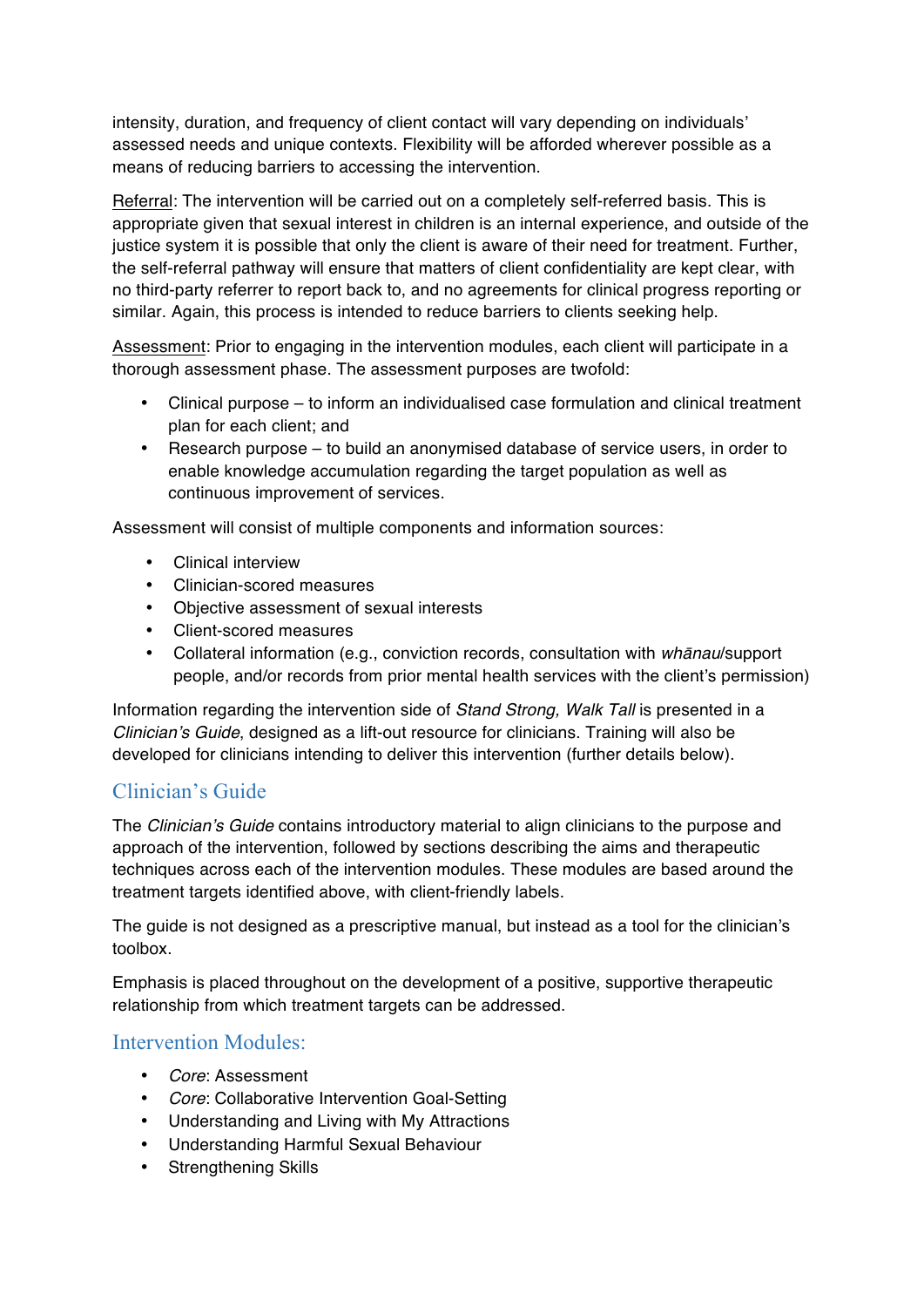- Managing my Sexual Attraction and Finding Pleasure
- Strengthening Adult Sexual Interests (if non-exclusive)
- Processing Grief (if exclusive)
- Building Better Relationships with Adults
- *Core*: Good Life Planning
- *Core*: Post-intervention Assessment and *Poroporoaki*

Core modules are designed for all clients. The remainder can be selected from according to the individual client's specific needs, based on their assessment and formulation. Similarly, the content within each module can be selected from, and also complemented by additional tools in the clinician's toolbox.

A list of useful resources for clinicians and clients has been compiled at the end of the Guide, and some example clinical templates are appended.

Also appended to the *Clinician's Guide* are a *Client Enquiry Form*, and draft<sup>4</sup> client consent forms for assessment and intervention, the content of which has been guided by New Zealand privacy legislation and other relevant codes.

# Staff Training Protocols

We expect that clinicians who deliver the *Stand Strong, Walk Tall* intervention with clients will already be highly trained professionals (e.g., psychologists). The core purpose of the training package outlined in this section is to build a team of clinicians (even if separated geographically) who have a shared view of the rationale and value of the intervention, understanding of the key targets for the client population, and a strong knowledge of relevant laws and ethical principles.

Building this shared *kaupapa* from the beginning will support strong fidelity and consistency in the delivery of the intervention, despite the anticipated geographical spread and varied backgrounds and employing organisations of intervention clinicians.

The staff training package will be delivered and/or overseen by members of the research team, with the potential for the development of webinars to improve access. The training will encompass three days, with the following components:

#### Day One

- Prehabilitation rationale and intervention philosophy
- What we know about adults who experience minor-attraction
- Intervention frameworks: Risk-Needs-Responsivity, Good Lives Model, and the Hauora Māori Clinical Guide
- Overview of the *Stand Strong, Walk Tall* prehabilitation service and assessment protocols

#### Day Two

• Introduction to the *Clinician's Guide*

<u> 1989 - Jan Samuel Barbara, margaret e</u>

 $4$  The draft client consent forms remain under legal review as at January 2020. Peer review of an earlier draft of the complete *Phase One* documentation was completed during late 2019.